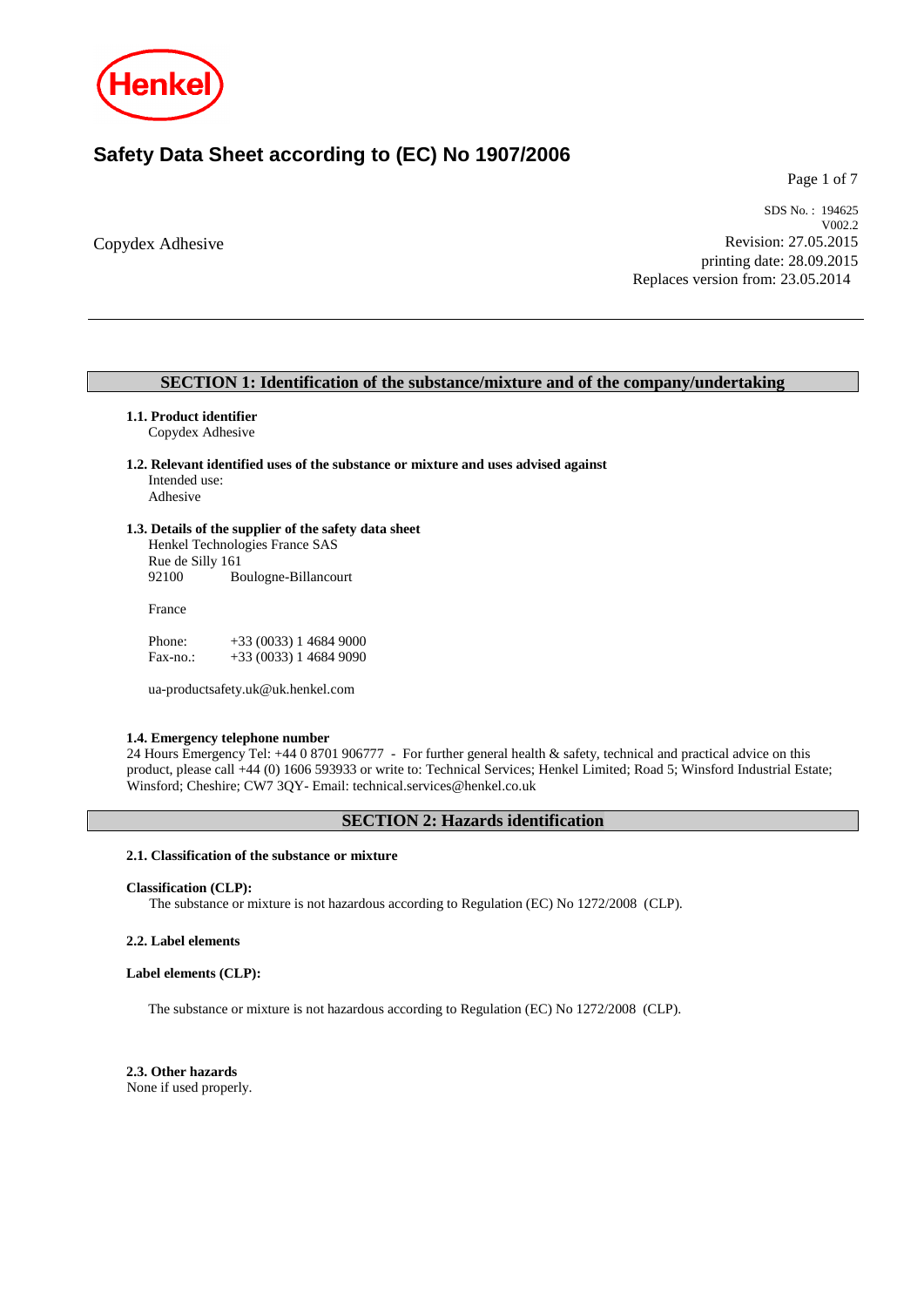# **SECTION 3: Composition/information on ingredients**

# **3.2. Mixtures**

**General chemical description:** Adhesive **Base substances of preparation:** Natural rubber

#### **Declaration of the ingredients according to CLP (EC) No 1272/2008:**

Contains no dangerous substances exceeding the limits of the EU-Regulation

## **SECTION 4: First aid measures**

#### **4.1. Description of first aid measures**

General information: In case of adverse health effects seek medical advice.

Inhalation: Move to fresh air, consult doctor if complaint persists.

Skin contact: Rinse with running water and soap. Apply replenishing cream. Change all contaminated clothing.

Eye contact: Rinse immediately with plenty of running water, seek medical advice if necessary.

Ingestion: Rinse mouth and throat. Drink 1-2 glasses of water. Seek medical advice.

# **4.2. Most important symptoms and effects, both acute and delayed**

No data available.

**4.3. Indication of any immediate medical attention and special treatment needed** See section: Description of first aid measures

# **SECTION 5: Firefighting measures**

# **5.1. Extinguishing media**

## **Suitable extinguishing media:**

carbon dioxide, foam, powder, water spray jet, fine water spray

**Extinguishing media which must not be used for safety reasons:** High pressure waterjet

**5.2. Special hazards arising from the substance or mixture** In the event of a fire, carbon monoxide (CO) and carbon dioxide (CO2) can be released. **5.3. Advice for firefighters**

Wear self-contained breathing apparatus. Wear protective equipment.

## **SECTION 6: Accidental release measures**

**6.1. Personal precautions, protective equipment and emergency procedures** Danger of slipping on spilled product.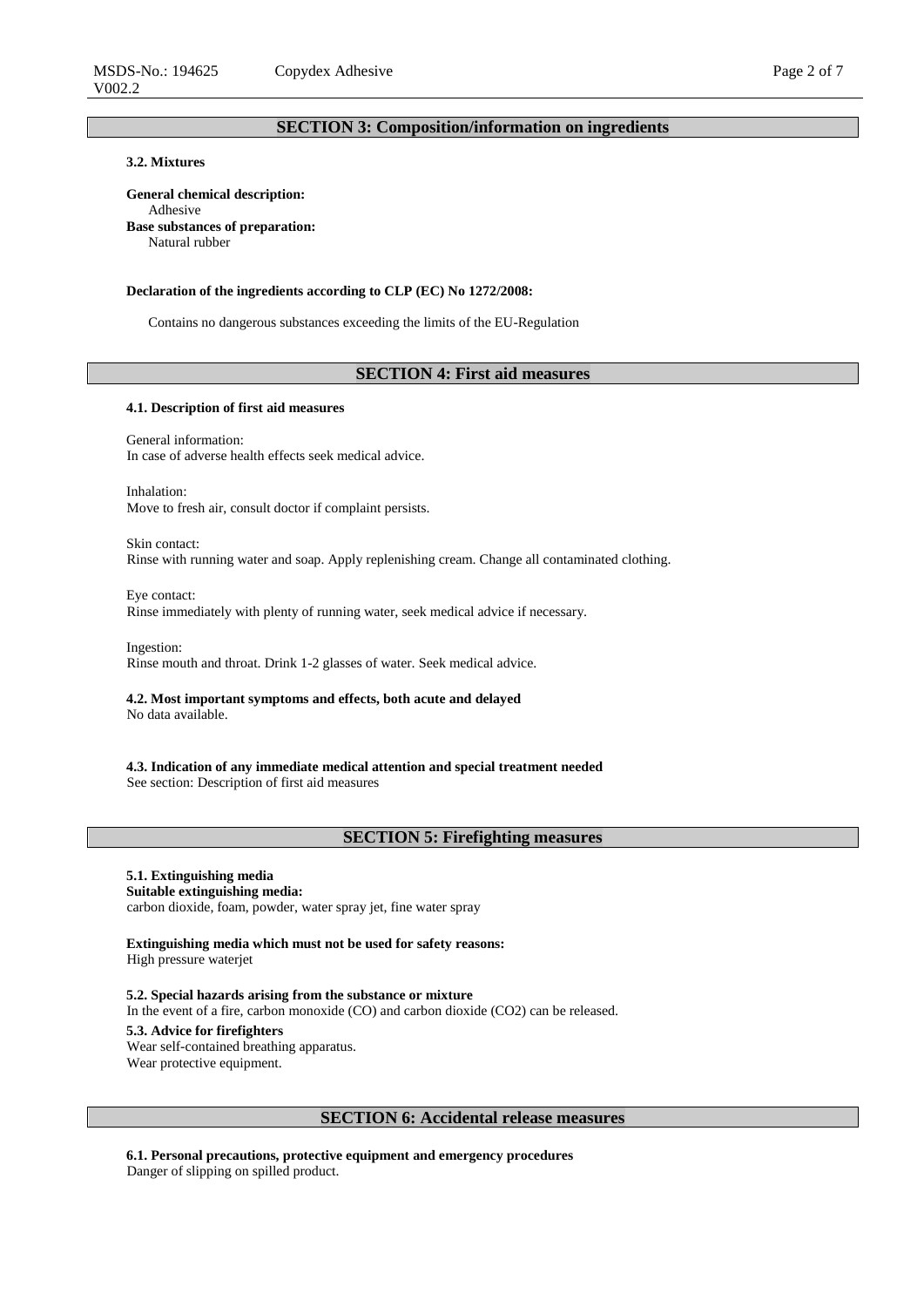#### **6.2. Environmental precautions**

Do not empty into drains / surface water / ground water.

## **6.3. Methods and material for containment and cleaning up**

Remove with liquid-absorbing material (sand, peat, sawdust). Dispose of contaminated material as waste according to Section 13.

#### **6.4. Reference to other sections**

See advice in section 8

## **SECTION 7: Handling and storage**

# **7.1. Precautions for safe handling**

No particular measures required.

#### Hygiene measures:

Do not eat, drink or smoke while working. Wash hands before work breaks and after finishing work.

## **7.2. Conditions for safe storage, including any incompatibilities**

Store only in the original container. Keep container tightly sealed. Store frost-free. Temperatures between  $+ 5$  °C and  $+ 30$  °C Do not store together with food or other consumables (coffee, tea, tobacco, etc.).

**7.3. Specific end use(s)**

Adhesive

## **SECTION 8: Exposure controls/personal protection**

#### **8.1. Control parameters**

## **Occupational Exposure Limits**

Valid for Great Britain

None

# **Biological Exposure Indices:**

None

#### **8.2. Exposure controls:**

Respiratory protection: Not needed.

Hand protection:

Recommended are gloves made from Nitril rubber ( Material thickness >0,1 mm, Perforation time < 30s).Gloves should be replaced after each short time contact or contamination. Available at laboratory specialized trade or at pharmacies / chemist's shops.

Eye protection: Protective goggles

Skin protection: Suitable protective clothing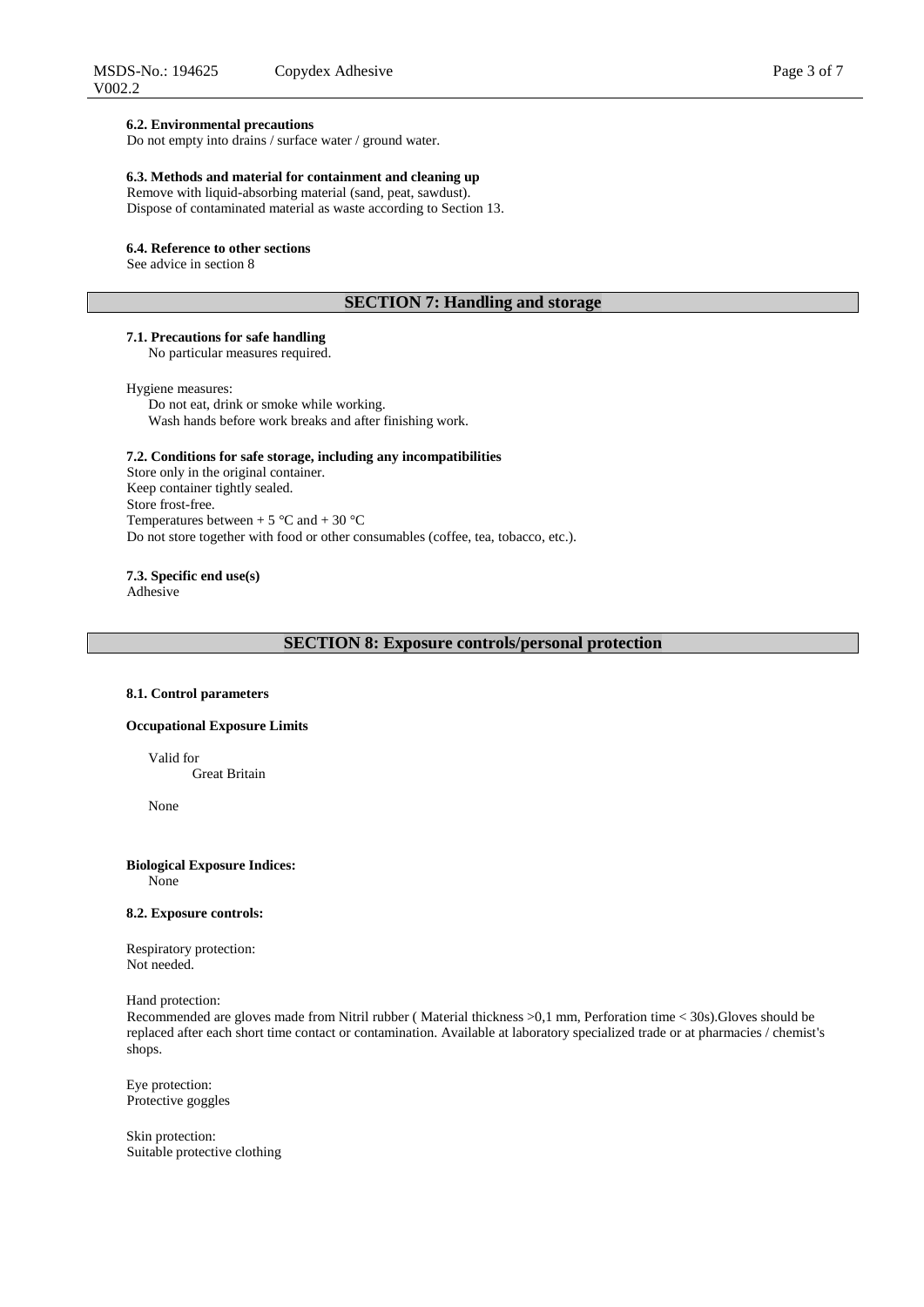# **SECTION 9: Physical and chemical properties**

# **9.1. Information on basic physical and chemical properties**

| Appearance                             | liquid                             |
|----------------------------------------|------------------------------------|
|                                        | viscous                            |
|                                        | white                              |
| Odor                                   | characteristic,                    |
|                                        | ammoniacal                         |
| Odour threshold                        | No data available / Not applicable |
|                                        |                                    |
| pH                                     | No data available / Not applicable |
| Initial boiling point                  | No data available / Not applicable |
| Flash point                            | No data available / Not applicable |
| Decomposition temperature              | No data available / Not applicable |
| Vapour pressure                        | No data available / Not applicable |
| Density                                | $0,94 - 0,96$ g/cm3                |
| (20 °C (68 °F))                        |                                    |
| <b>Bulk</b> density                    | No data available / Not applicable |
| Viscosity                              | $7.000 - 10.000$ mPa.s             |
| (Brookfield; 20 $°C$ (68 $°F$ ))       |                                    |
| Viscosity (kinematic)                  | No data available / Not applicable |
| <b>Explosive properties</b>            | No data available / Not applicable |
| Solubility (qualitative)               | Partially soluble                  |
| $(23 °C (73.4 °F))$ ; Solvent: Water)  |                                    |
| Solidification temperature             | No data available / Not applicable |
| Melting point                          | No data available / Not applicable |
| Flammability                           | No data available / Not applicable |
| Auto-ignition temperature              | No data available / Not applicable |
| <b>Explosive limits</b>                | No data available / Not applicable |
| Partition coefficient: n-octanol/water | No data available / Not applicable |
| <b>Evaporation</b> rate                | No data available / Not applicable |
| Vapor density                          | No data available / Not applicable |
| Oxidising properties                   | No data available / Not applicable |
|                                        |                                    |

#### **9.2. Other information**

No data available / Not applicable

# **SECTION 10: Stability and reactivity**

## **10.1. Reactivity**

None if used for intended purpose.

# **10.2. Chemical stability**

Stable under recommended storage conditions.

# **10.3. Possibility of hazardous reactions**

See section reactivity

#### **10.4. Conditions to avoid** None if used for intended purpose.

#### **10.5. Incompatible materials** None if used properly.

### **10.6. Hazardous decomposition products**

None known.

# **SECTION 11: Toxicological information**

## **11.1. Information on toxicological effects**

#### **General toxicological information:**

To the best of our knowledge no harmful effects are to be expected if the product is handled and used properly.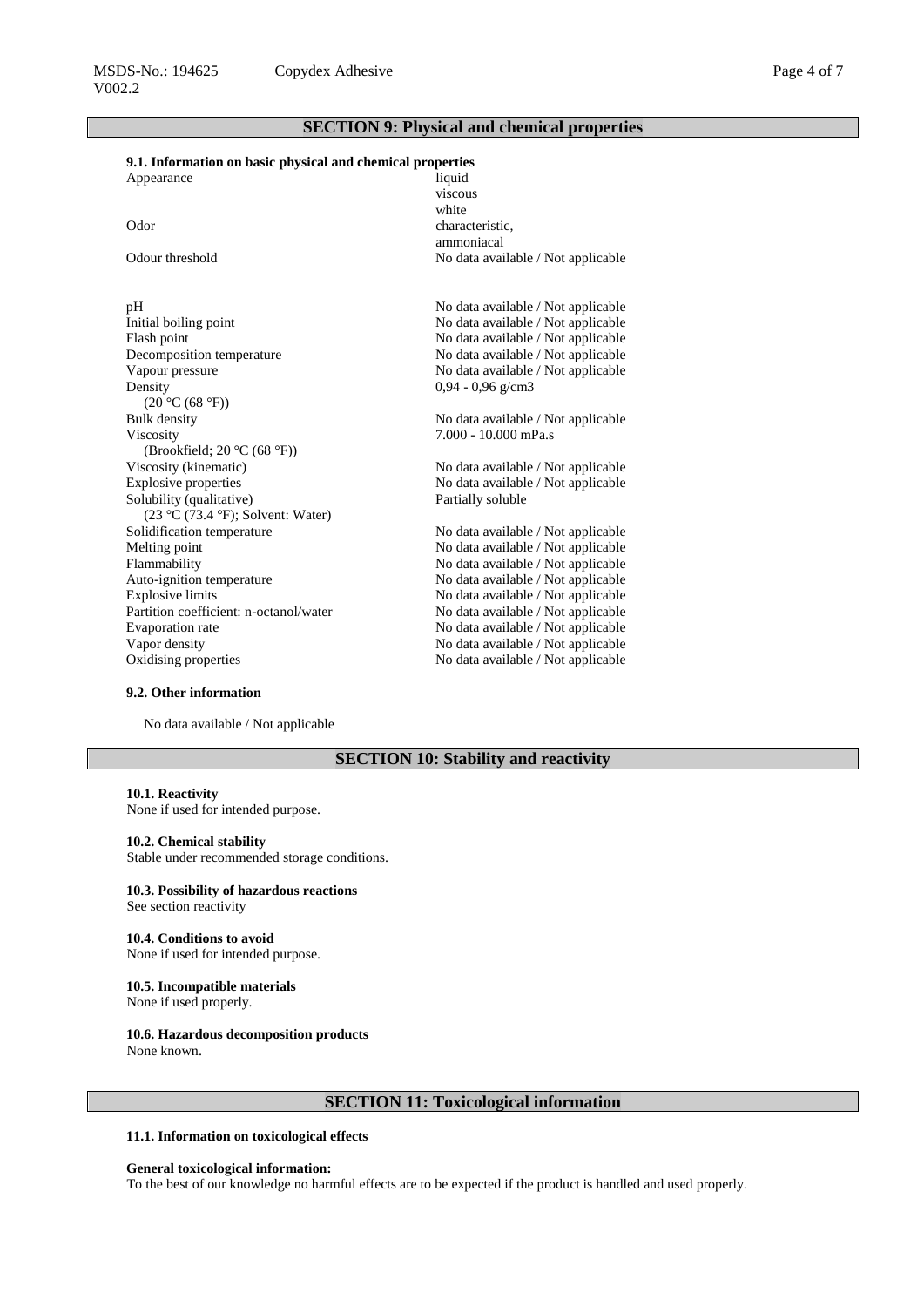#### **General ecological information:**

Do not empty into drains, soil or bodies of water.

## **12.1. Toxicity**

No data available.

# **12.2. Persistence and degradability**

No data available.

#### **12.3. Bioaccumulative potential / 12.4. Mobility in soil**

No data available.

# **12.5. Results of PBT and vPvB assessment**

No data available.

#### **12.6. Other adverse effects**

No data available.

# **SECTION 13: Disposal considerations**

## **13.1. Waste treatment methods**

Product disposal: Dispose of waste and residues in accordance with local authority requirements.

Disposal of uncleaned packages: Use packages for recycling only when totally empty.

### Waste code

08 04 10 Waste adhesives and sealants other than those mentioned in 08 04 09.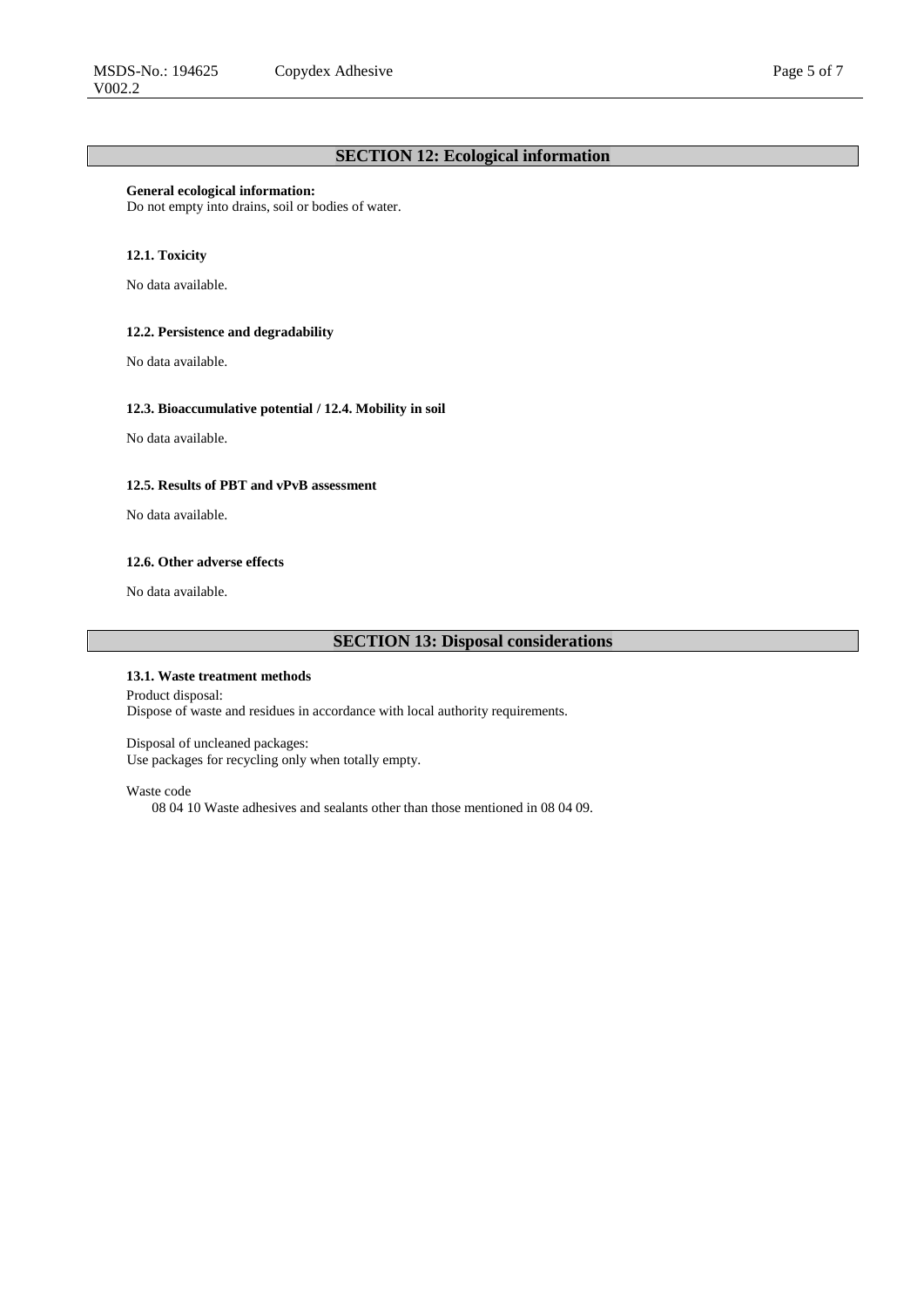# **SECTION 14: Transport information**

## **14.1. UN number**

|       | ADR                                 | Not dangerous goods |  |
|-------|-------------------------------------|---------------------|--|
|       | RID                                 | Not dangerous goods |  |
|       | ADN                                 | Not dangerous goods |  |
|       | <b>IMDG</b>                         | Not dangerous goods |  |
|       | <b>IATA</b>                         | Not dangerous goods |  |
| 14.2. | UN proper shipping name             |                     |  |
|       | ADR                                 | Not dangerous goods |  |
|       | <b>RID</b>                          | Not dangerous goods |  |
|       | ADN                                 | Not dangerous goods |  |
|       | IMDG                                | Not dangerous goods |  |
|       | <b>IATA</b>                         | Not dangerous goods |  |
| 14.3. | Transport hazard class(es)          |                     |  |
|       | <b>ADR</b>                          | Not dangerous goods |  |
|       | <b>RID</b>                          | Not dangerous goods |  |
|       | <b>ADN</b>                          | Not dangerous goods |  |
|       | <b>IMDG</b>                         | Not dangerous goods |  |
|       | <b>IATA</b>                         | Not dangerous goods |  |
| 14.4. | Packaging group                     |                     |  |
|       | ADR                                 | Not dangerous goods |  |
|       | <b>RID</b>                          | Not dangerous goods |  |
|       | <b>ADN</b>                          | Not dangerous goods |  |
|       | <b>IMDG</b>                         | Not dangerous goods |  |
|       | <b>IATA</b>                         | Not dangerous goods |  |
|       |                                     |                     |  |
| 14.5. | <b>Environmental hazards</b>        |                     |  |
|       | <b>ADR</b>                          | not applicable      |  |
|       | RID                                 | not applicable      |  |
|       | ADN                                 | not applicable      |  |
|       | <b>IMDG</b>                         | not applicable      |  |
|       | IATA                                | not applicable      |  |
| 14.6. | <b>Special precautions for user</b> |                     |  |
|       | ADR                                 | not applicable      |  |
|       | <b>RID</b>                          | not applicable      |  |
|       | <b>ADN</b>                          | not applicable      |  |
|       | <b>IMDG</b>                         | not applicable      |  |
|       |                                     |                     |  |
|       | <b>IATA</b>                         | not applicable      |  |

# **14.7. Transport in bulk according to Annex II of MARPOL 73/78 and the IBC Code**

not applicable

# **SECTION 15: Regulatory information**

**15.1. Safety, health and environmental regulations/legislation specific for the substance or mixture**

VOC content (VOCV 814.018 VOC regulation CH) 0,00 %

#### **15.2. Chemical safety assessment**

A chemical safety assessment has not been carried out.